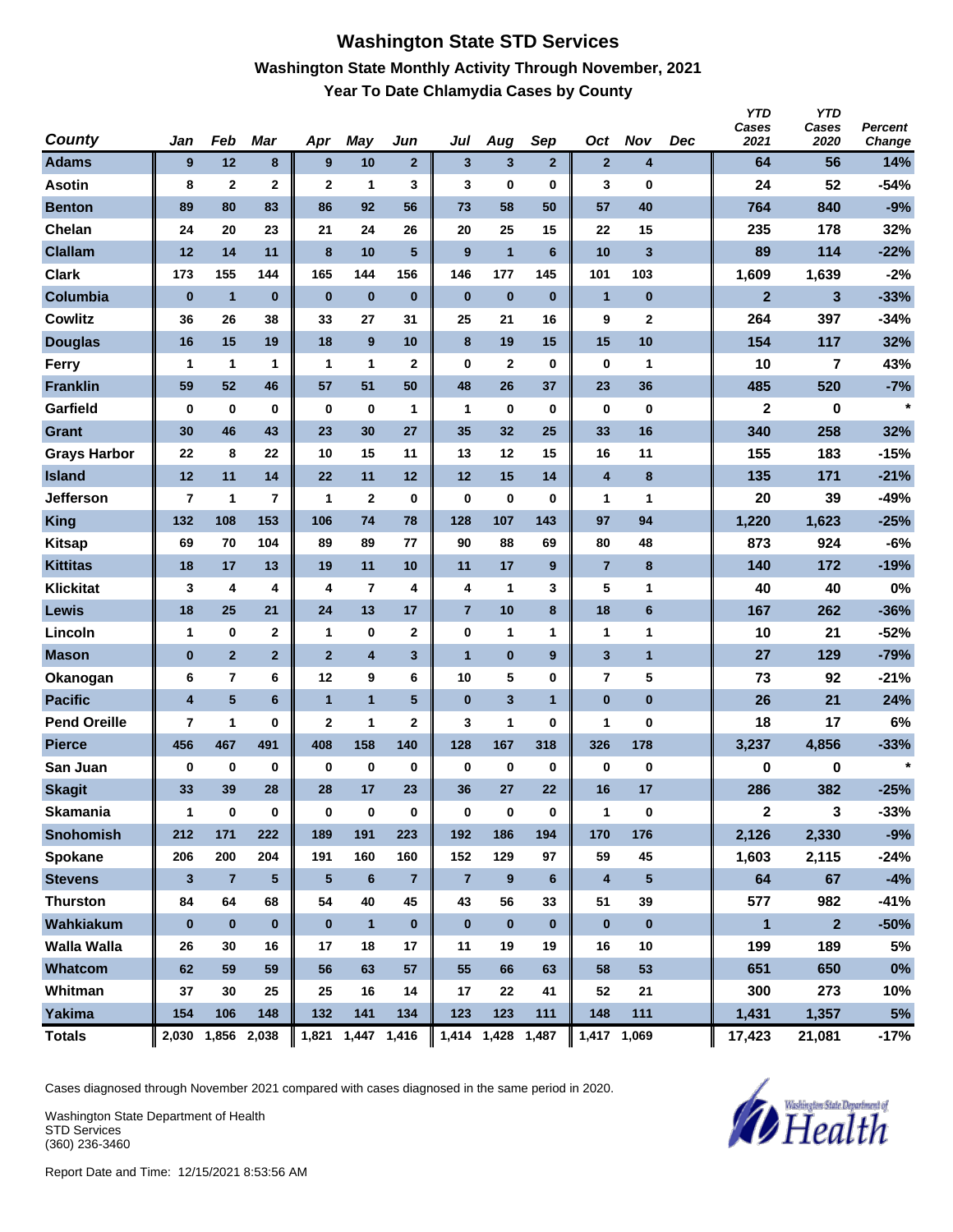#### **Washington State STD Services Washington State Monthly Activity Through November, 2021 Year To Date Gonorrhea Cases by County**

| <b>County</b>       | Jan            | Feb                     | <b>Mar</b>              | Apr                     | May            | Jun          | Jul                     | Aug          | Sep            | Oct            | <b>Nov</b>     | <b>Dec</b> | <b>YTD</b><br>Cases<br>2021 | <b>YTD</b><br>Cases<br>2020 | Percent<br>Change |
|---------------------|----------------|-------------------------|-------------------------|-------------------------|----------------|--------------|-------------------------|--------------|----------------|----------------|----------------|------------|-----------------------------|-----------------------------|-------------------|
| <b>Adams</b>        | 3              | 4                       | $\mathbf{3}$            | $\overline{2}$          | $\mathbf{3}$   | $\bf{0}$     | $\bf{0}$                | $\pmb{0}$    | $\bf{0}$       | $\mathbf{1}$   | 1              |            | 17                          | 9                           | 89%               |
| <b>Asotin</b>       | 4              | 1                       | 1                       | 1                       | 1              | 0            | 1                       | 0            | $\bf{0}$       | 1              | $\bf{0}$       |            | 10                          | 25                          | $-60%$            |
| <b>Benton</b>       | 30             | 23                      | 34                      | 29                      | 31             | 31           | 26                      | 24           | 21             | 22             | 12             |            | 283                         | 343                         | $-17%$            |
| Chelan              | $\mathbf 2$    | 3                       | 6                       | 3                       | 1              | 0            | 6                       | $\mathbf 2$  | 6              | 4              | $\mathbf{1}$   |            | 34                          | 36                          | $-6%$             |
| <b>Clallam</b>      | $\mathbf{3}$   | $\bf{0}$                | $\overline{2}$          | $\overline{1}$          | $\overline{1}$ | 1            | 5                       | 1            | $\mathbf{3}$   | $\overline{2}$ | $\mathbf{1}$   |            | 20                          | $9\phantom{.}$              | 122%              |
| <b>Clark</b>        | 67             | 58                      | 64                      | 58                      | 47             | 48           | 41                      | 49           | 37             | 53             | 28             |            | 550                         | 612                         | $-10%$            |
| Columbia            | $\bf{0}$       | $\bf{0}$                | $\bf{0}$                | $\overline{1}$          | $\bf{0}$       | $\bf{0}$     | $\bf{0}$                | $\bf{0}$     | $\bf{0}$       | $\pmb{0}$      | $\bf{0}$       |            | $\mathbf{1}$                | $\blacksquare$              | 0%                |
| <b>Cowlitz</b>      | 8              | 8                       | 12                      | 7                       | 12             | 9            | 4                       | 2            | 7              | 2              | 1              |            | 72                          | 68                          | 6%                |
| <b>Douglas</b>      | $\bf{0}$       | $\overline{2}$          | 1                       | $\overline{2}$          | $\overline{2}$ | $\mathbf{1}$ | $\mathbf{2}$            | $\bf{0}$     | $\mathbf{2}$   | $\sqrt{5}$     | $\mathbf{1}$   |            | 18                          | 21                          | $-14%$            |
| Ferry               | $\bf{0}$       | 1                       | 0                       | 0                       | $\bf{0}$       | 1            | 1                       | 0            | 0              | 0              | 0              |            | 3                           | 1                           | 200%              |
| <b>Franklin</b>     | 20             | 24                      | 17                      | 12                      | 12             | 18           | 12                      | 8            | 12             | 6              | 6              |            | 147                         | 154                         | $-5%$             |
| Garfield            | 0              | $\bf{0}$                | $\bf{0}$                | $\bf{0}$                | $\bf{0}$       | 0            | $\bf{0}$                | 0            | $\bf{0}$       | 0              | 0              |            | 0                           | $\bf{0}$                    | $\star$           |
| <b>Grant</b>        | $\overline{7}$ | 14                      | 8                       | 13                      | 10             | 13           | 12                      | 8            | 12             | 10             | $\mathbf{2}$   |            | 109                         | 113                         | $-4%$             |
| <b>Grays Harbor</b> | 8              | $\overline{7}$          | 4                       | 6                       | 6              | 12           | 9                       | 4            | $\mathbf{2}$   | 4              | $\mathbf{2}$   |            | 64                          | 74                          | $-14%$            |
| <b>Island</b>       | $\mathbf 3$    | 3                       | $\mathbf{1}$            | $\overline{\mathbf{4}}$ | $\bf{0}$       | $\mathbf{1}$ | $\overline{\mathbf{4}}$ | $\mathbf{1}$ | $\bf{0}$       | $\mathbf{1}$   | $\mathbf{1}$   |            | 19                          | 28                          | $-32%$            |
| <b>Jefferson</b>    | 1              | 0                       | 0                       | 1                       | $\bf{0}$       | 0            | $\bf{0}$                | 0            | 0              | 0              | 0              |            | 2                           | 9                           | $-78%$            |
| <b>King</b>         | 333            | 314                     | 359                     | 314                     | 305            | 306          | 341                     | 400          | 397            | 414            | 411            |            | 3,894                       | 3,880                       | 0%                |
| <b>Kitsap</b>       | 25             | 19                      | 25                      | 17                      | 22             | 23           | 20                      | 23           | 20             | 24             | 10             |            | 228                         | 247                         | $-8%$             |
| <b>Kittitas</b>     | 3              | $\pmb{0}$               | $\bf{0}$                | 3                       | $\pmb{0}$      | $\pmb{0}$    | $\mathbf{3}$            | $\bf{0}$     | $\bf{0}$       | $\mathbf{2}$   | $\pmb{0}$      |            | 11                          | 18                          | $-39%$            |
| <b>Klickitat</b>    | 1              | 1                       | 0                       | 2                       | $\bf{0}$       | 0            | 0                       | 1            | 2              | 1              | 2              |            | 10                          | 7                           | 43%               |
| Lewis               | 9              | 6                       | 5                       | 6                       | 5              | 6            | $\pmb{0}$               | 4            | 5              | $\overline{7}$ | $\overline{2}$ |            | 55                          | 44                          | 25%               |
| Lincoln             | $\bf{0}$       | $\pmb{0}$               | 0                       | $\bf{0}$                | $\bf{0}$       | 0            | 0                       | 0            | $\bf{0}$       | 0              | $\pmb{0}$      |            | 0                           | 6                           | $-100%$           |
| <b>Mason</b>        | $\bf{0}$       | $\pmb{0}$               | $\bf{0}$                | $\pmb{0}$               | $\mathbf{3}$   | $\mathbf{1}$ | $\mathbf{1}$            | $\mathbf{1}$ | $\overline{1}$ | 3              | $\mathbf{1}$   |            | 11                          | 31                          | $-65%$            |
| Okanogan            | $\mathbf 2$    | 5                       | 2                       | 3                       | $\mathbf 2$    | 3            | $\mathbf 2$             | 1            | 0              | 0              | 1              |            | 21                          | 37                          | $-43%$            |
| <b>Pacific</b>      | $\overline{2}$ | $\mathbf{1}$            | $\bf{0}$                | $\bf{0}$                | $\bf{0}$       | $\bf{0}$     | $\bf{0}$                | $\bf{0}$     | $\overline{1}$ | $\bf{0}$       | $\bf{0}$       |            | 4                           | 3                           | 33%               |
| <b>Pend Oreille</b> | 0              | 0                       | 0                       | 0                       | $\bf{0}$       | 0            | $\bf{0}$                | 0            | 0              | 2              | 0              |            | $\overline{2}$              | 10                          | $-80%$            |
| <b>Pierce</b>       | 153            | 159                     | 162                     | 135                     | 142            | 143          | 152                     | 152          | 141            | 124            | 109            |            | 1,572                       | 2,051                       | $-23%$            |
| San Juan            | 0              | 0                       | 0                       | 0                       | 0              | 0            | 0                       | 0            | $\bf{0}$       | 0              | 0              |            | 0                           | 0                           | $\star$           |
| <b>Skagit</b>       | $\overline{7}$ | 10                      | 6                       | 8                       | 3              | 5            | $6\phantom{1}6$         | 6            | 8              | 16             | 4              |            | 79                          | 128                         | $-38%$            |
| <b>Skamania</b>     | 0              | $\bf{0}$                | 1                       | 0                       | $\bf{0}$       | $\pmb{0}$    | 0                       | $\pmb{0}$    | $\pmb{0}$      | $\bf{0}$       | $\pmb{0}$      |            | 1                           | 1                           | $0\%$             |
| <b>Snohomish</b>    | 64             | 55                      | 69                      | 52                      | 60             | 70           | 65                      | 64           | 71             | 80             | 74             |            | 724                         | 731                         | $-1%$             |
| Spokane             | 46             | 46                      | 66                      | 67                      | 42             | 52           | 63                      | 60           | 75             | 90             | 62             |            | 669                         | 823                         | $-19%$            |
| <b>Stevens</b>      | $\mathbf{1}$   | $\mathbf{2}$            | $\overline{\mathbf{4}}$ | $\mathbf{1}$            | $\mathbf{1}$   | $\bf{0}$     | $\mathbf{3}$            | $\mathbf{1}$ | $\bf{0}$       | $\mathbf{1}$   | $\pmb{0}$      |            | 14                          | 23                          | $-39%$            |
| <b>Thurston</b>     | 22             | 21                      | 24                      | 28                      | 10             | 32           | 30                      | 15           | $\overline{7}$ | 17             | 13             |            | 219                         | 280                         | $-22%$            |
| Wahkiakum           | $\pmb{0}$      | $\pmb{0}$               | $\bf{0}$                | $\bf{0}$                | $\pmb{0}$      | $\bf{0}$     | $\pmb{0}$               | $\mathbf{1}$ | $\mathbf 0$    | $\pmb{0}$      | $\pmb{0}$      |            | $\mathbf{1}$                | $\pmb{0}$                   | $\star$           |
| <b>Walla Walla</b>  | 4              | $\overline{\mathbf{r}}$ | 5                       | 5                       | 6              | 5            | 1                       | 4            | 3              | 3              | $\mathbf{2}$   |            | 45                          | 51                          | $-12%$            |
| Whatcom             | 17             | 20                      | 19                      | 17                      | 12             | 12           | 19                      | 17           | 19             | 23             | 21             |            | 196                         | 173                         | 13%               |
| Whitman             | $\mathbf{2}$   | $\mathbf{2}$            | $\mathbf 2$             | $\mathbf{2}$            | 4              | 0            | 4                       | 5            | 6              | 5              | $\pmb{0}$      |            | 32                          | 19                          | 68%               |
| <b>Yakima</b>       | 40             | 34                      | 30                      | 36                      | 57             | 67           | 51                      | 59           | 78             | 53             | 38             |            | 543                         | 537                         | 1%                |
| <b>Totals</b>       | 887            | 850                     | 932                     | 836                     | 800            | 860          | 884                     | 913          | 936            | 976            | 806            |            | 9,680                       | 10,603                      | $-9%$             |

Cases diagnosed through November 2021 compared with cases diagnosed in the same period in 2020.

Washington State Department of Health STD Services (360) 236-3460

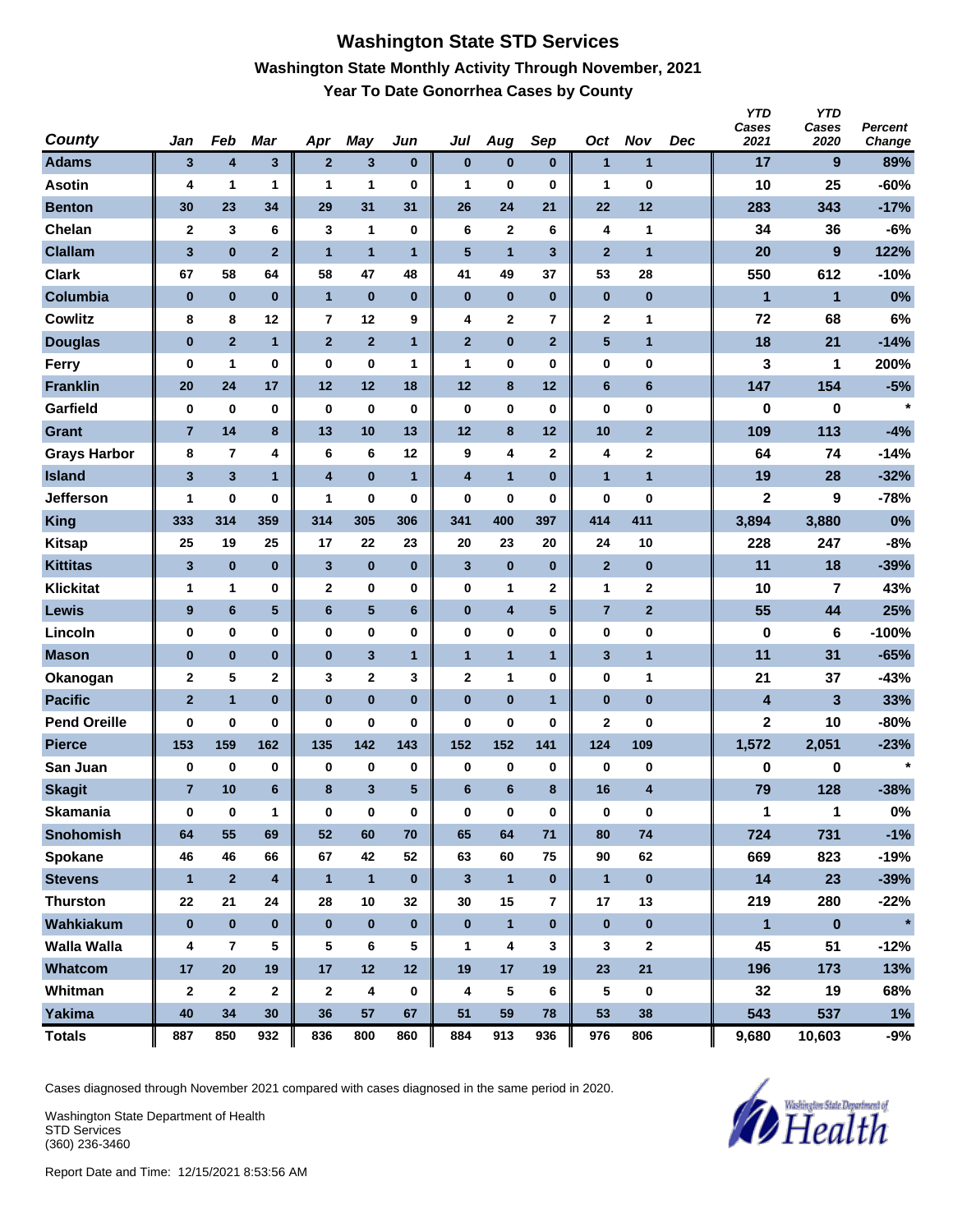# **Washington State STD Services Washington State Monthly Activity Through November, 2021 Year To Date Herpes Simplex Cases by County**

| <b>County</b>       | Jan             | Feb                     | Mar                     | Apr                     | <b>May</b>              | Jun            | Jul                     | Aug            | Sep                     | Oct          | <b>Nov</b>              | Dec | <b>YTD</b><br>Cases<br>2021 | <b>YTD</b><br>Cases<br>2020 | Percent<br>Change |
|---------------------|-----------------|-------------------------|-------------------------|-------------------------|-------------------------|----------------|-------------------------|----------------|-------------------------|--------------|-------------------------|-----|-----------------------------|-----------------------------|-------------------|
| <b>Adams</b>        | $\pmb{0}$       | $\pmb{0}$               | $\bf{0}$                | $\pmb{0}$               | $\pmb{0}$               | $\mathbf{1}$   | $\pmb{0}$               | $\pmb{0}$      | $\bf{0}$                | $\bf{0}$     | $\bf{0}$                |     | $\mathbf{1}$                | $\mathbf{2}$                | $-50%$            |
| <b>Asotin</b>       | 0               | 0                       | $\bf{0}$                | 0                       | 0                       | 0              | 1                       | 0              | 0                       | 0            | 0                       |     | 1                           | 0                           | $\star$           |
| <b>Benton</b>       | $5\phantom{.0}$ | $5\phantom{.0}$         | $\overline{\mathbf{4}}$ | $\mathbf{3}$            | $\overline{7}$          | 9              | $\overline{\mathbf{5}}$ | $\overline{2}$ | $\overline{\mathbf{4}}$ | 3            | 9                       |     | 56                          | 69                          | $-19%$            |
| Chelan              | 0               | 0                       | 0                       | 0                       | $\bf{0}$                | 0              | 0                       | 0              | 0                       | 0            | 0                       |     | 0                           | $\mathbf{2}$                | $-100%$           |
| <b>Clallam</b>      | $\pmb{0}$       | $\overline{2}$          | $\mathbf{1}$            | $\overline{2}$          | $\overline{1}$          | $\overline{2}$ | $\bf{0}$                | $\pmb{0}$      | $\mathbf{1}$            | $\pmb{0}$    | $\overline{2}$          |     | 11                          | $\bf8$                      | 38%               |
| <b>Clark</b>        | 6               | 6                       | 2                       | 3                       | $\bf{0}$                | 5              | 1                       | 2              | 1                       | 1            | 2                       |     | 29                          | 131                         | $-78%$            |
| Columbia            | $\bf{0}$        | $\bf{0}$                | $\bf{0}$                | $\bf{0}$                | $\bf{0}$                | $\bf{0}$       | $\bf{0}$                | $\bf{0}$       | $\bf{0}$                | $\pmb{0}$    | $\bf{0}$                |     | $\bf{0}$                    | $\bf{0}$                    | $\star$           |
| <b>Cowlitz</b>      | 0               | 0                       | 2                       | 1                       | $\mathbf{1}$            | 0              | 3                       | $\mathbf 2$    | $\mathbf 2$             | 2            | 0                       |     | 13                          | 15                          | $-13%$            |
| <b>Douglas</b>      | $\bf{0}$        | $\bf{0}$                | 1                       | $\pmb{0}$               | $\bf{0}$                | $\pmb{0}$      | $\pmb{0}$               | $\mathbf{1}$   | $\bf{0}$                | $\bf{0}$     | $\pmb{0}$               |     | $\mathbf{2}$                | $\mathbf{1}$                | 100%              |
| Ferry               | 0               | $\pmb{0}$               | 0                       | 0                       | $\bf{0}$                | 0              | 0                       | 0              | 0                       | 0            | 0                       |     | 0                           | 0                           | $\star$           |
| <b>Franklin</b>     | 3               | $\mathbf{1}$            | $\mathbf{3}$            | $\mathbf{2}$            | $\mathbf{1}$            | $\pmb{0}$      | $\mathbf{1}$            | $\bf{0}$       | $\mathbf{2}$            | $\mathbf{1}$ | 3                       |     | 17                          | 33                          | $-48%$            |
| Garfield            | 0               | 0                       | 0                       | 0                       | $\bf{0}$                | 0              | 0                       | 0              | 0                       | 0            | 0                       |     | $\bf{0}$                    | 0                           | $\star$           |
| <b>Grant</b>        | 4               | $\overline{2}$          | $\mathbf 2$             | $\mathbf{2}$            | $\pmb{0}$               | $\mathbf{2}$   | $\pmb{0}$               | $\bf{0}$       | $\bf{0}$                | $\pmb{0}$    | $\pmb{0}$               |     | 12                          | 14                          | $-14%$            |
| <b>Grays Harbor</b> | 0               | 0                       | 3                       | 2                       | 3                       | 3              | 1                       | 1              | 0                       | 2            | 1                       |     | 16                          | 12                          | 33%               |
| <b>Island</b>       | $\mathbf{2}$    | 4                       | $\bf{0}$                | 3                       | $\mathbf{3}$            | $\bf{0}$       | $\overline{2}$          | $\bf{0}$       | $\bf{0}$                | $\mathbf{3}$ | $\pmb{0}$               |     | 17                          | 16                          | 6%                |
| Jefferson           | 0               | 0                       | 0                       | 1                       | $\bf{0}$                | 0              | 0                       | 0              | $\bf{0}$                | 0            | 0                       |     | 1                           | 0                           | $\star$           |
| <b>King</b>         | $\mathbf{1}$    | $\bf{0}$                | $\mathbf{1}$            | $\overline{\mathbf{1}}$ | $\mathbf{1}$            | $\bf{0}$       | $\bf{0}$                | $\bf{0}$       | $\mathbf{2}$            | $\mathbf{1}$ | $\mathbf{1}$            |     | 8                           | 8                           | 0%                |
| <b>Kitsap</b>       | 7               | 4                       | 16                      | 14                      | 8                       | 16             | 14                      | 13             | 5                       | 9            | $\overline{7}$          |     | 113                         | 80                          | 41%               |
| <b>Kittitas</b>     | $\mathbf{1}$    | $\mathbf{1}$            | $\bf{0}$                | $\mathbf{1}$            | $\bf{0}$                | $\pmb{0}$      | $\bf{0}$                | $\mathbf{1}$   | $\mathbf{1}$            | $\bf{0}$     | $\pmb{0}$               |     | 5                           | $\overline{9}$              | $-44%$            |
| <b>Klickitat</b>    | 0               | $\pmb{0}$               | 0                       | 0                       | 1                       | 0              | 0                       | 0              | 0                       | 0            | 0                       |     | 1                           | 1                           | 0%                |
| Lewis               | $\bf{0}$        | $\pmb{0}$               | $\bf{0}$                | $\pmb{0}$               | $\pmb{0}$               | $\pmb{0}$      | $\pmb{0}$               | $\bf{0}$       | $\bf{0}$                | $\bf{0}$     | $\pmb{0}$               |     | $\pmb{0}$                   | $\overline{7}$              | $-100%$           |
| Lincoln             | 0               | 0                       | $\bf{0}$                | 1                       | $\bf{0}$                | 0              | 0                       | 0              | 0                       | 0            | 0                       |     | 1                           | 1                           | 0%                |
| <b>Mason</b>        | $\bf{0}$        | $\pmb{0}$               | $\bf{0}$                | $\bf{0}$                | $\bf{0}$                | 0              | $\pmb{0}$               | $\bf{0}$       | $\bf{0}$                | $\mathbf{1}$ | $\pmb{0}$               |     | $\blacksquare$              | 10                          | $-90%$            |
| Okanogan            | 0               | 0                       | $\bf{0}$                | 0                       | 1                       | 0              | 0                       | 0              | $\bf{0}$                | 0            | 0                       |     | 1                           | 13                          | $-92%$            |
| <b>Pacific</b>      | $\bf{0}$        | $\bf{0}$                | $\mathbf{1}$            | $\bf{0}$                | $\bf{0}$                | $\bf{0}$       | $\bf{0}$                | $\bf{0}$       | $\bf{0}$                | $\pmb{0}$    | $\bf{0}$                |     | $\mathbf{1}$                | 3                           | $-67%$            |
| <b>Pend Oreille</b> | $\bf{0}$        | 0                       | $\bf{0}$                | $\bf{0}$                | $\bf{0}$                | 0              | $\bf{0}$                | 0              | 0                       | 0            | 0                       |     | 0                           | 1                           | $-100%$           |
| <b>Pierce</b>       | 34              | 37                      | 37                      | 38                      | 45                      | 47             | 37                      | 26             | 15                      | 26           | 18                      |     | 360                         | 409                         | $-12%$            |
| San Juan            | 0               | 0                       | 0                       | 0                       | 0                       | 0              | 0                       | 0              | $\bf{0}$                | 0            | 0                       |     | 0                           | 0                           |                   |
| <b>Skagit</b>       | 3               | $\mathbf{1}$            | 3                       | $\overline{2}$          | 3                       | $\overline{2}$ | $\overline{2}$          | $\bf{0}$       | $\mathbf{1}$            | $\bf{0}$     | $\mathbf{2}$            |     | 19                          | 33                          | $-42%$            |
| <b>Skamania</b>     | $\bf{0}$        | $\bf{0}$                | $\pmb{0}$               | $\bf{0}$                | $\pmb{0}$               | $\bf{0}$       | 0                       | $\mathbf 0$    | $\bf{0}$                | $\bf{0}$     | $\pmb{0}$               |     | 0                           | $\pmb{0}$                   | $\star$           |
| <b>Snohomish</b>    | 15              | 15                      | 15                      | $\overline{7}$          | 14                      | 14             | 15                      | 16             | 10                      | 17           | 14                      |     | 152                         | 166                         | $-8%$             |
| Spokane             | 10              | 9                       | 11                      | 15                      | 14                      | 14             | 11                      | 8              | 3                       | 3            | 4                       |     | 102                         | 62                          | 65%               |
| <b>Stevens</b>      | $\mathbf{1}$    | $\mathbf{3}$            | $\pmb{0}$               | $\mathbf{1}$            | $\pmb{0}$               | $\mathbf{1}$   | $\pmb{0}$               | $\mathbf{1}$   | $\bf{0}$                | $\pmb{0}$    | $\pmb{0}$               |     | $\overline{7}$              | 9                           | $-22%$            |
| <b>Thurston</b>     | 7               | 9                       | 2                       | 7                       | $\mathbf{1}$            | 4              | 9                       | 6              | 0                       | 6            | 4                       |     | 55                          | 81                          | $-32%$            |
| Wahkiakum           | $\pmb{0}$       | $\bf{0}$                | $\bf{0}$                | $\bf{0}$                | $\mathbf{1}$            | $\bf{0}$       | $\bf{0}$                | $\mathbf{0}$   | $\bf{0}$                | $\bf{0}$     | $\pmb{0}$               |     | $\mathbf{1}$                | $\pmb{0}$                   | $\star$           |
| <b>Walla Walla</b>  | 1               | $\pmb{0}$               | 0                       | $\mathbf{2}$            | $\pmb{0}$               | 1              | 0                       | 0              | $\mathbf{1}$            | 0            | 0                       |     | 5                           | 6                           | $-17%$            |
| Whatcom             | $\mathbf{3}$    | $\overline{\mathbf{2}}$ | $\bf{0}$                | $\mathbf{1}$            | $\overline{\mathbf{1}}$ | $\bf{0}$       | $\mathbf{1}$            | $\mathbf 0$    | 10                      | $\mathbf{1}$ | $\overline{\mathbf{3}}$ |     | 22                          | 61                          | $-64%$            |
| Whitman             | 0               | 1                       | 1                       | 3                       | $\mathbf{2}$            | 0              | 0                       | $\mathbf 1$    | $\mathbf{2}$            | $\mathbf{2}$ | $\pmb{0}$               |     | 12                          | $\overline{\mathbf{r}}$     | 71%               |
| <b>Yakima</b>       | $\mathbf{3}$    | $\mathbf{3}$            | 3 <sup>2</sup>          | 10                      | $\overline{\mathbf{5}}$ | $\mathbf{3}$   | $\overline{1}$          | $\overline{7}$ | $6\phantom{1}$          | 4            | $\mathbf{1}$            |     | 46                          | 26                          | 77%               |
| <b>Totals</b>       | 106             | 105                     | 108                     | 122                     | 113                     | 124            | 104                     | 87             | 66                      | 82           | $\bf 71$                |     | 1,088                       | 1,296                       | $-16%$            |

Cases diagnosed through November 2021 compared with cases diagnosed in the same period in 2020.

Washington State Department of Health STD Services (360) 236-3460

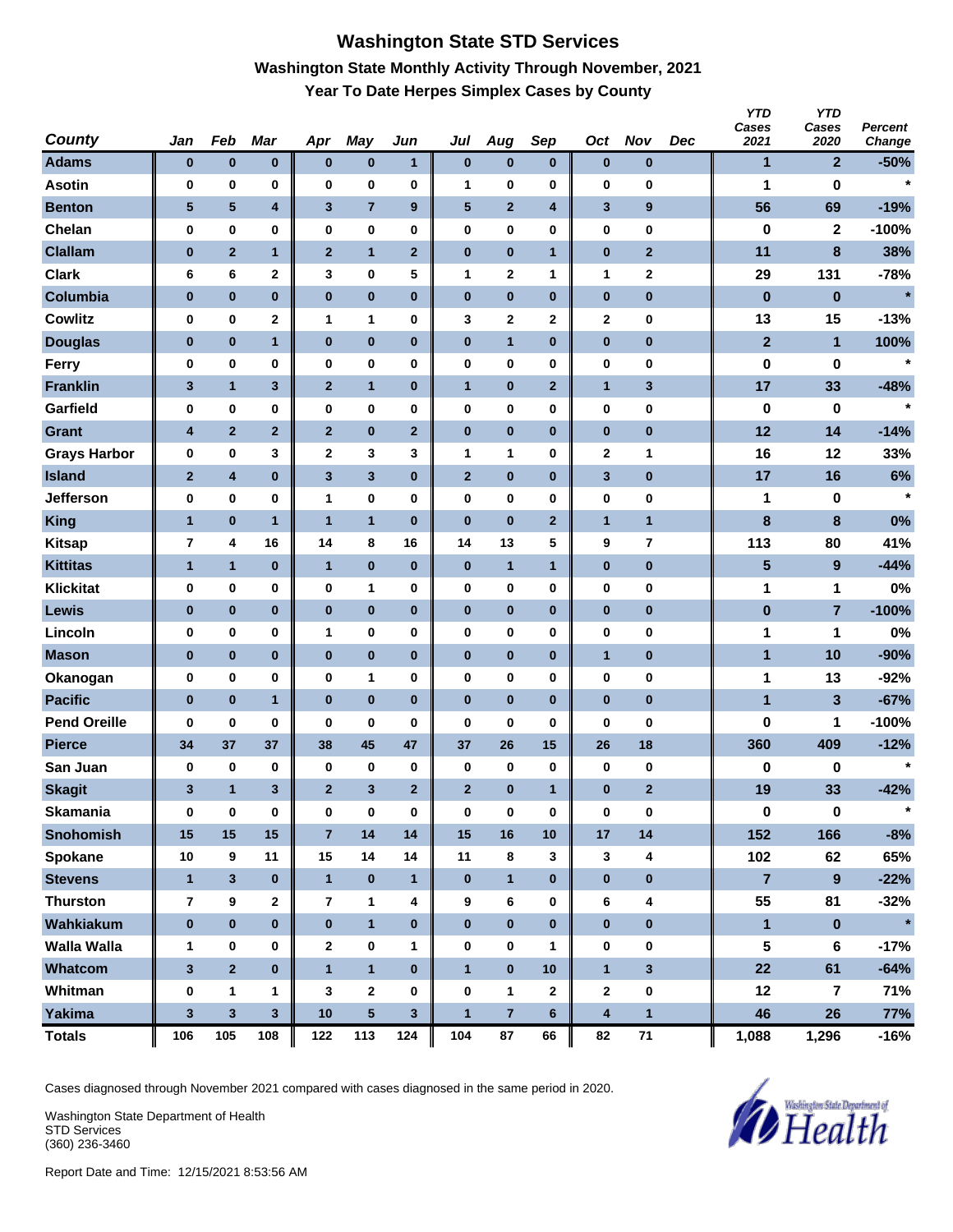#### **Washington State STD Services Washington State Monthly Activity Through November, 2021 Year To Date Syphilis Cases by County**

| <b>County</b>       | Jan                     | Feb              | <b>Mar</b>     | Apr            | May                     | Jun                     | Jul                     | Aug            | Sep                     | Oct                     | <b>Nov</b>              | <b>Dec</b> | <b>YTD</b><br>Cases<br>2021 | <b>YTD</b><br>Cases<br>2020 | Percent<br>Change |
|---------------------|-------------------------|------------------|----------------|----------------|-------------------------|-------------------------|-------------------------|----------------|-------------------------|-------------------------|-------------------------|------------|-----------------------------|-----------------------------|-------------------|
| <b>Adams</b>        | $\bf{0}$                | $\mathbf{1}$     | 0              | $\bf{0}$       | $\bf{0}$                | $\pmb{0}$               | $\mathbf{1}$            | $\pmb{0}$      | 1                       | $\mathbf{1}$            | $\mathbf{1}$            |            | 5                           | 3                           | 67%               |
| <b>Asotin</b>       | $\bf{0}$                | 0                | 0              | 0              | $\bf{0}$                | 0                       | $\bf{0}$                | 0              | $\bf{0}$                | 0                       | 0                       |            | 0                           | 2                           | $-100%$           |
| <b>Benton</b>       | $\overline{7}$          | 12               | 8              | 13             | 9                       | ${\bf 5}$               | 5                       | $\overline{7}$ | 11                      | $\overline{7}$          | 8                       |            | 92                          | 50                          | 84%               |
| Chelan              | $\pmb{0}$               | 0                | 0              | $\mathbf{1}$   | 1                       | 0                       | $\mathbf{1}$            | $\mathbf 2$    | $\mathbf 1$             | 1                       | 0                       |            | 7                           | 5                           | 40%               |
| <b>Clallam</b>      | $\overline{\mathbf{2}}$ | $\bf{0}$         | $\bf{0}$       | $\bf{0}$       | $\bf{0}$                | $\bf{0}$                | $\mathbf{1}$            | $\pmb{0}$      | $\mathbf{2}$            | $\pmb{0}$               | $\pmb{0}$               |            | $5\phantom{.}$              | $\mathbf{1}$                | 400%              |
| <b>Clark</b>        | 16                      | 12               | 12             | 11             | 10                      | 11                      | 9                       | 14             | 16                      | 7                       | 11                      |            | 129                         | 129                         | 0%                |
| Columbia            | $\bf{0}$                | $\bf{0}$         | $\pmb{0}$      | $\bf{0}$       | $\bf{0}$                | $\pmb{0}$               | $\bf{0}$                | $\bf{0}$       | $\bf{0}$                | $\pmb{0}$               | $\overline{\mathbf{1}}$ |            | 1                           | $\pmb{0}$                   | $\star$           |
| Cowlitz             | $\mathbf{2}$            | 1                | 2              | $\mathbf{2}$   | 3                       | 3                       | $\mathbf{1}$            | 5              | 2                       | 3                       | 1                       |            | 25                          | 19                          | 32%               |
| <b>Douglas</b>      | 1                       | $\mathbf{1}$     | 0              | $\pmb{0}$      | $\pmb{0}$               | $\pmb{0}$               | $\bf{0}$                | $\overline{2}$ | $\overline{2}$          | $\pmb{0}$               | 1                       |            | $\overline{7}$              | 1                           | 600%              |
| Ferry               | 0                       | 1                | 0              | 0              | $\bf{0}$                | 0                       | $\bf{0}$                | 0              | $\bf{0}$                | 0                       | 0                       |            | 1                           | 0                           | $\star$           |
| <b>Franklin</b>     | $\mathbf{1}$            | $\mathbf{3}$     | $\overline{2}$ | $\mathbf{2}$   | $\mathbf{2}$            | $\overline{\mathbf{4}}$ | $\mathbf{3}$            | $\sqrt{5}$     | 4                       | $\overline{\mathbf{4}}$ | $\bf{0}$                |            | 30                          | 29                          | 3%                |
| Garfield            | 0                       | $\pmb{0}$        | 0              | 0              | $\pmb{0}$               | 0                       | 0                       | 0              | $\bf{0}$                | 0                       | 0                       |            | 0                           | 0                           | $\star$           |
| <b>Grant</b>        | $\mathbf{1}$            | $\mathbf{3}$     | 3              | $\overline{2}$ | $\mathbf{2}$            | $\mathbf{1}$            | $\bf{0}$                | $\mathbf{1}$   | $\overline{2}$          | $\mathbf{3}$            | 6                       |            | 24                          | 21                          | 14%               |
| <b>Grays Harbor</b> | 1                       | 4                | 3              | 7              | 6                       | $\overline{\mathbf{r}}$ | $\pmb{0}$               | 4              | 2                       | 4                       | 0                       |            | 38                          | 24                          | 58%               |
| <b>Island</b>       | $\bf{0}$                | $\mathbf{1}$     | $\mathbf{1}$   | $\bf{0}$       | $\bf{0}$                | $\mathbf{1}$            | $\overline{1}$          | $\bf{0}$       | $\mathbf{1}$            | $\bf{0}$                | $\pmb{0}$               |            | 5                           | 4                           | 25%               |
| <b>Jefferson</b>    | 0                       | 0                | 1              | 0              | $\bf{0}$                | 0                       | $\bf{0}$                | 0              | 0                       | 0                       | 0                       |            | 1                           | 2                           | $-50%$            |
| <b>King</b>         | 84                      | 108              | 101            | 92             | 67                      | 112                     | 107                     | 124            | 109                     | 113                     | 91                      |            | 1,108                       | 794                         | 40%               |
| <b>Kitsap</b>       | 4                       | 4                | 2              | 5              | $\mathbf{1}$            | $\mathbf 2$             | 3                       | 4              | 7                       | 4                       | 2                       |            | 38                          | 24                          | 58%               |
| <b>Kittitas</b>     | $\mathbf{1}$            | $\pmb{0}$        | 0              | $\bf{0}$       | $\overline{2}$          | $\mathbf{2}$            | 1                       | $\bf{0}$       | $\bf{0}$                | $\mathbf{1}$            | $\bf{0}$                |            | $\overline{7}$              | $\mathbf{2}$                | 250%              |
| <b>Klickitat</b>    | 0                       | 0                | 0              | 2              | $\pmb{0}$               | 0                       | $\bf{0}$                | 0              | $\bf{0}$                | 1                       | $\bf{0}$                |            | 3                           | 0                           | $\star$           |
| <b>Lewis</b>        | $\mathbf{2}$            | $\mathbf{2}$     | 5              | $\mathbf{2}$   | 3                       | $\mathbf{1}$            | $\bf{0}$                | $\mathbf{2}$   | 1                       | $\mathbf{1}$            | $\mathbf{1}$            |            | 20                          | 13                          | 54%               |
| Lincoln             | 0                       | 0                | 0              | 0              | $\pmb{0}$               | 0                       | 0                       | 0              | $\bf{0}$                | 0                       | 0                       |            | 0                           | $\mathbf{2}$                | $-100%$           |
| <b>Mason</b>        | $\mathbf{1}$            | $\overline{2}$   | 5              | 4              | $\overline{\mathbf{5}}$ | $\mathbf{2}$            | $\overline{\mathbf{4}}$ | $\mathbf{1}$   | 3                       | $\overline{7}$          | 3                       |            | 37                          | 31                          | 19%               |
| Okanogan            | $\mathbf{2}$            | 1                | 2              | 1              | 4                       | 3                       | 1                       | $\mathbf{2}$   | 0                       | 0                       | 0                       |            | 16                          | 4                           | 300%              |
| <b>Pacific</b>      | $\bf{0}$                | $\bf{0}$         | $\bf{0}$       | $\mathbf{1}$   | $\bf{0}$                | $\bf{0}$                | $\bf{0}$                | $\bf{0}$       | $\bf{0}$                | $\mathbf{1}$            | $\mathbf{1}$            |            | 3                           | 5                           | $-40%$            |
| <b>Pend Oreille</b> | 0                       | 1                | 0              | 0              | 1                       | 0                       | $\bf{0}$                | 0              | 0                       | 1                       | 0                       |            | 3                           | 0                           | $\star$           |
| <b>Pierce</b>       | 38                      | 41               | 44             | 41             | 34                      | 39                      | 43                      | 51             | 30                      | 48                      | 56                      |            | 465                         | 235                         | 98%               |
| San Juan            | 0                       | 0                | 0              | 0              | 0                       | $\pmb{0}$               | 0                       | 0              | $\bf{0}$                | 0                       | 0                       |            | 0                           | 2                           | $-100%$           |
| <b>Skagit</b>       | $\bf{0}$                | $5\phantom{.0}$  | 3              | 8              | $\pmb{0}$               | 3                       | $\mathbf{1}$            | $\mathbf{1}$   | $\bf{0}$                | $\mathbf{1}$            | $\overline{2}$          |            | 24                          | 20                          | 20%               |
| <b>Skamania</b>     | $\bf{0}$                | $\mathbf{1}$     | $\pmb{0}$      | 0              | $\bf{0}$                | $\bf{0}$                | $\pmb{0}$               | 0              | $\pmb{0}$               | $\pmb{0}$               | $\bf{0}$                |            | 1                           | $\mathbf 0$                 | $\star$           |
| <b>Snohomish</b>    | 22                      | 18               | 13             | 20             | 18                      | 8                       | 22                      | 21             | 22                      | 10                      | 16                      |            | 190                         | 139                         | 37%               |
| Spokane             | 20                      | 28               | 21             | 21             | 17                      | 17                      | 25                      | 20             | 33                      | 18                      | 15                      |            | 235                         | 179                         | 31%               |
| <b>Stevens</b>      | $\bf{0}$                | $\mathbf{1}$     | $\bf{0}$       | $\bf{0}$       | $\pmb{0}$               | $\bf{0}$                | $\bf{0}$                | $\overline{2}$ | $\bf{0}$                | $\bf{0}$                | $\bf{0}$                |            | 3                           | $\bf 6$                     | $-50%$            |
| <b>Thurston</b>     | 8                       | 9                | 8              | 9              | 4                       | 4                       | 4                       | 6              | 4                       | 6                       | 3                       |            | 65                          | 49                          | 33%               |
| Wahkiakum           | $\pmb{0}$               | $\bf{0}$         | $\bf{0}$       | $\bf{0}$       | $\pmb{0}$               | $\pmb{0}$               | $\bf{0}$                | $\pmb{0}$      | $\bf{0}$                | $\pmb{0}$               | $\pmb{0}$               |            | $\pmb{0}$                   | $\mathbf{1}$                | $-100%$           |
| <b>Walla Walla</b>  | 0                       | 0                | 0              | 2              | $\mathbf 1$             | 3                       | 1                       | 4              | $\mathbf{2}$            | $\overline{\mathbf{r}}$ | 3                       |            | 23                          | $\overline{\mathbf{r}}$     | 229%              |
| Whatcom             | $\overline{\mathbf{4}}$ | $\mathbf{1}$     | $\mathbf{1}$   | $\mathbf{1}$   | $\pmb{0}$               | $\overline{\mathbf{5}}$ | $\overline{1}$          | $\bf{0}$       | $\overline{\mathbf{2}}$ | $\mathbf{1}$            | $\mathbf{1}$            |            | 17                          | 25                          | $-32%$            |
| Whitman             | $\bf{0}$                | $\bf{0}$         | $\mathbf{2}$   | 0              | $\bf{0}$                | $\bf{0}$                | 0                       | 0              | $\bf{0}$                | $\pmb{0}$               | 0                       |            | 2                           | 4                           | $-50%$            |
| Yakima              | $\overline{7}$          | $\boldsymbol{9}$ | 8              | 14             | $6\phantom{a}$          | 12                      | $\bf8$                  | 22             | 14                      | 17                      | 21                      |            | 138                         | 43                          | 221%              |
| <b>Totals</b>       | 224                     | 270              | 247            | 261            | 196                     | 245                     | 243                     | 300            | 271                     | 267                     | 244                     |            | 2,768                       | 1,875                       | 48%               |

Cases diagnosed through November 2021 compared with cases diagnosed in the same period in 2020.

Washington State Department of Health STD Services (360) 236-3460

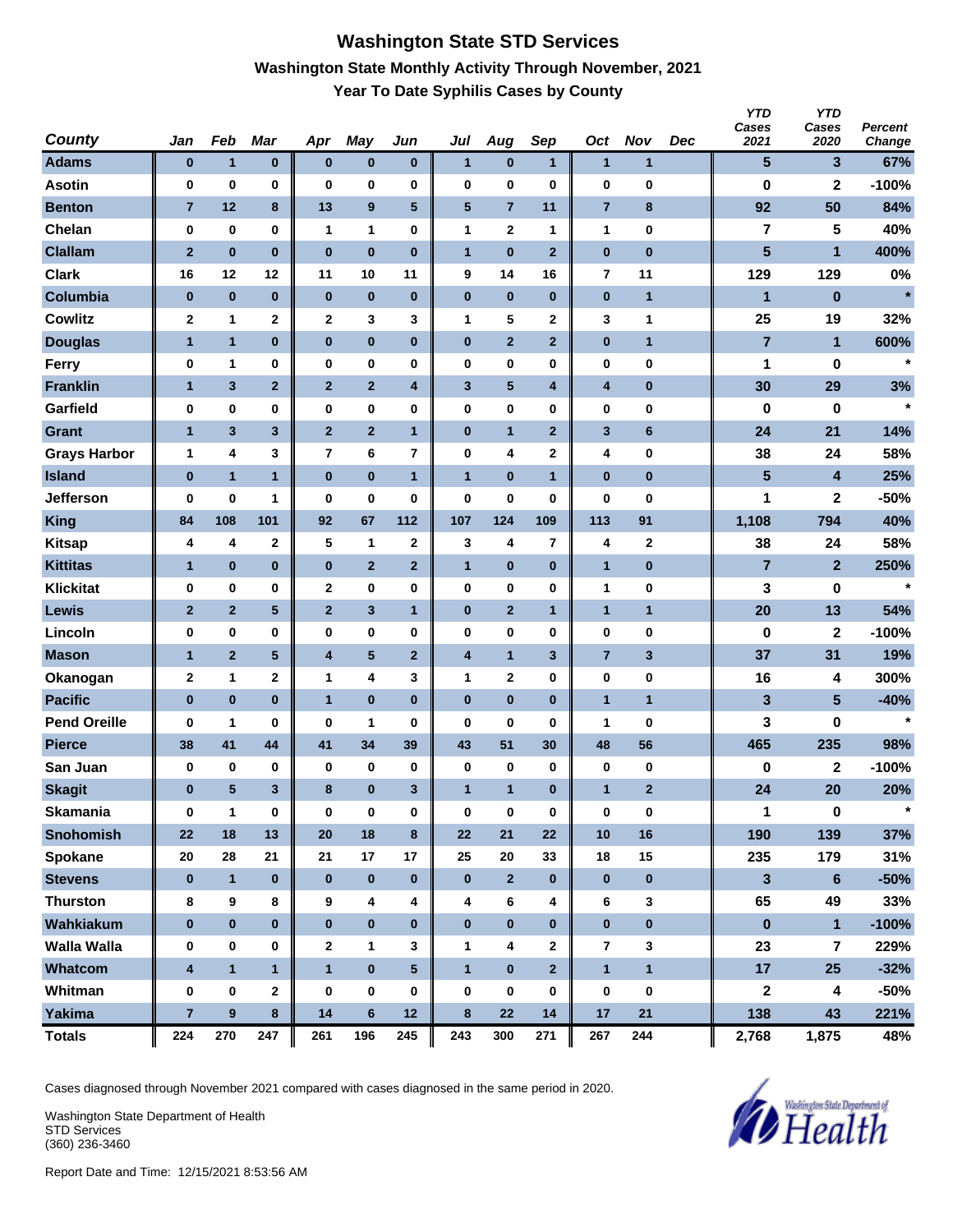# **Washington State STD Services Washington State Monthly Activity Through November, 2021 Year To Date Syphilis-P&S Cases by County**

| <b>County</b>       | Jan            | Feb          | <b>Mar</b>              | Apr             | May                     | Jun                     | Jul          | Aug            | Sep          | Oct          | <b>Nov</b>     | <b>Dec</b> | <b>YTD</b><br>Cases<br>2021 | <b>YTD</b><br>Cases<br>2020 | Percent<br>Change |
|---------------------|----------------|--------------|-------------------------|-----------------|-------------------------|-------------------------|--------------|----------------|--------------|--------------|----------------|------------|-----------------------------|-----------------------------|-------------------|
| <b>Adams</b>        | $\bf{0}$       | $\pmb{0}$    | $\bf{0}$                | $\pmb{0}$       | $\bf{0}$                | $\bf{0}$                | 1            | $\pmb{0}$      | $\mathbf{1}$ | $\mathbf{1}$ | $\mathbf{1}$   |            | 4                           | $\mathbf{1}$                | 300%              |
| <b>Asotin</b>       | $\bf{0}$       | 0            | 0                       | 0               | $\bf{0}$                | 0                       | 0            | 0              | 0            | 0            | 0              |            | 0                           | 1                           | $-100%$           |
| <b>Benton</b>       | $\mathbf{3}$   | $\mathbf{3}$ | 1                       | 4               | $\overline{\mathbf{4}}$ | $\pmb{0}$               | $\pmb{0}$    | 6              | $\mathbf{3}$ | $\mathbf{2}$ | $\sqrt{5}$     |            | 31                          | 29                          | 7%                |
| Chelan              | 0              | 0            | 0                       | 0               | 1                       | 0                       | 1            | 2              | 0            | 0            | 0              |            | 4                           | 0                           | $\star$           |
| <b>Clallam</b>      | $\mathbf{1}$   | $\pmb{0}$    | $\bf{0}$                | $\bf{0}$        | $\bf{0}$                | $\bf{0}$                | $\mathbf{1}$ | $\bf{0}$       | $\mathbf{2}$ | $\pmb{0}$    | $\pmb{0}$      |            | 4                           | $\bf{0}$                    | $\star$           |
| <b>Clark</b>        | 6              | 4            | 5                       | 5               | 6                       | 9                       | 6            | 8              | 7            | 4            | 7              |            | 67                          | 60                          | 12%               |
| Columbia            | $\pmb{0}$      | $\pmb{0}$    | $\bf{0}$                | $\pmb{0}$       | $\bf{0}$                | $\pmb{0}$               | $\pmb{0}$    | $\bf{0}$       | $\bf{0}$     | $\pmb{0}$    | $\pmb{0}$      |            | $\bf{0}$                    | $\pmb{0}$                   | $\star$           |
| <b>Cowlitz</b>      | 0              | 1            | 0                       | 1               | $\mathbf 2$             | 1                       | 1            | 3              | $\bf{0}$     | $\mathbf{2}$ | 1              |            | 12                          | 5                           | 140%              |
| <b>Douglas</b>      | $\bf{0}$       | $\pmb{0}$    | $\bf{0}$                | 0               | $\pmb{0}$               | $\pmb{0}$               | $\pmb{0}$    | $\mathbf{1}$   | $\bf{0}$     | $\pmb{0}$    | $\pmb{0}$      |            | 1                           | $\mathbf{1}$                | 0%                |
| Ferry               | $\bf{0}$       | 0            | 0                       | 0               | $\bf{0}$                | 0                       | $\pmb{0}$    | 0              | 0            | 0            | 0              |            | 0                           | 0                           | $\star$           |
| <b>Franklin</b>     | $\bf{0}$       | $\pmb{0}$    | $\bf{0}$                | $\mathbf{1}$    | $\mathbf{1}$            | $\mathbf{2}$            | $\mathbf{1}$ | $\mathbf{2}$   | $\mathbf{2}$ | $\mathbf{1}$ | $\pmb{0}$      |            | 10                          | 12                          | $-17%$            |
| Garfield            | 0              | 0            | 0                       | 0               | $\pmb{0}$               | 0                       | 0            | 0              | $\bf{0}$     | 0            | 0              |            | 0                           | 0                           | $\star$           |
| <b>Grant</b>        | $\bf{0}$       | $\pmb{0}$    | 1                       | $\mathbf{1}$    | $\overline{1}$          | $\mathbf{1}$            | $\pmb{0}$    | $\pmb{0}$      | $\bf{0}$     | $\mathbf{1}$ | 4              |            | $\boldsymbol{9}$            | $\overline{7}$              | 29%               |
| <b>Grays Harbor</b> | 0              | $\mathbf 2$  | 2                       | 4               | $\bf{2}$                | 4                       | 0            | $\mathbf 2$    | 1            | 2            | 0              |            | 19                          | 12                          | 58%               |
| <b>Island</b>       | $\pmb{0}$      | $\mathbf{1}$ | $\bf{0}$                | $\bf{0}$        | $\bf{0}$                | $\mathbf{1}$            | $\bf{0}$     | $\bf{0}$       | $\bf{0}$     | $\pmb{0}$    | $\pmb{0}$      |            | $\mathbf{2}$                | 1                           | 100%              |
| <b>Jefferson</b>    | 0              | 0            | 1                       | 0               | 0                       | 0                       | 0            | 0              | 0            | 0            | 0              |            | 1                           | 0                           | $\star$           |
| <b>King</b>         | 34             | 45           | 42                      | 41              | 29                      | 54                      | 50           | 76             | 48           | 63           | 31             |            | 513                         | 308                         | 67%               |
| <b>Kitsap</b>       | $\mathbf{1}$   | 0            | 2                       | $\mathbf{2}$    | 0                       | 1                       | 0            | 2              | 6            | 4            | 1              |            | 19                          | 9                           | 111%              |
| <b>Kittitas</b>     | $\mathbf{1}$   | $\pmb{0}$    | $\bf{0}$                | $\pmb{0}$       | $\bf{0}$                | $\pmb{0}$               | $\pmb{0}$    | $\pmb{0}$      | $\bf{0}$     | $\mathbf{1}$ | $\pmb{0}$      |            | $\mathbf{2}$                | 1                           | 100%              |
| <b>Klickitat</b>    | $\bf{0}$       | 0            | 0                       | 1               | 0                       | 0                       | 0            | 0              | $\bf{0}$     | 0            | 0              |            | 1                           | 0                           | $\star$           |
| <b>Lewis</b>        | $\bf{0}$       | $\mathbf{2}$ | 4                       | $\mathbf{1}$    | $\mathbf{2}$            | $\pmb{0}$               | $\pmb{0}$    | $\mathbf{2}$   | $\bf{0}$     | $\pmb{0}$    | $\mathbf{1}$   |            | 12                          | $\bf 6$                     | 100%              |
| Lincoln             | 0              | 0            | 0                       | 0               | $\pmb{0}$               | 0                       | 0            | 0              | $\bf{0}$     | 0            | 0              |            | 0                           | 0                           | $\star$           |
| <b>Mason</b>        | $\bf{0}$       | $\pmb{0}$    | $\overline{2}$          | $\mathbf{2}$    | $\overline{1}$          | $\mathbf{1}$            | $\mathbf{1}$ | $\pmb{0}$      | $\bf{0}$     | 3            | $\pmb{0}$      |            | 10                          | $\bf 8$                     | 25%               |
| Okanogan            | 0              | 0            | 0                       | 0               | 3                       | 2                       | 0            | 0              | $\bf{0}$     | 0            | 0              |            | 5                           | 1                           | 400%              |
| <b>Pacific</b>      | $\bf{0}$       | $\bf{0}$     | $\bf{0}$                | $\mathbf{1}$    | $\bf{0}$                | $\bf{0}$                | $\bf{0}$     | $\bf{0}$       | $\bf{0}$     | $\pmb{0}$    | $\mathbf{1}$   |            | $\overline{2}$              | $\mathbf{1}$                | 100%              |
| <b>Pend Oreille</b> | 0              | 1            | 0                       | 0               | 0                       | 0                       | 0            | 0              | 0            | 1            | 0              |            | 2                           | 0                           | $\star$           |
| <b>Pierce</b>       | 19             | 15           | 21                      | 21              | 24                      | 20                      | 22           | 16             | 15           | 21           | 26             |            | 220                         | 99                          | 122%              |
| San Juan            | 0              | 0            | 0                       | 0               | 0                       | 0                       | 0            | 0              | $\bf{0}$     | 0            | 0              |            | 0                           | 1                           | $-100%$           |
| <b>Skagit</b>       | $\bf{0}$       | 3            | $\bf{0}$                | 4               | $\bf{0}$                | $\mathbf{1}$            | $\mathbf{1}$ | $\mathbf{1}$   | $\bf{0}$     | $\mathbf{1}$ | 1              |            | 12                          | 10                          | 20%               |
| <b>Skamania</b>     | $\bf{0}$       | 0            | 0                       | $\bf{0}$        | $\bf{0}$                | 0                       | $\bf{0}$     | 0              | $\pmb{0}$    | 0            | 0              |            | $\pmb{0}$                   | $\pmb{0}$                   | $\star$           |
| <b>Snohomish</b>    | $6\phantom{1}$ | ${\bf 5}$    | $\overline{\mathbf{4}}$ | $5\phantom{.0}$ | $\pmb{8}$               | $\overline{\mathbf{4}}$ | 14           | $\overline{7}$ | $\mathbf{3}$ | 4            | $\overline{7}$ |            | 67                          | 56                          | 20%               |
| Spokane             | 10             | 9            | 8                       | 10              | 5                       | 11                      | 11           | 9              | 18           | 9            | 5              |            | 105                         | 75                          | 40%               |
| <b>Stevens</b>      | $\bf{0}$       | $\pmb{0}$    | $\mathbf{0}$            | $\bf{0}$        | $\pmb{0}$               | $\pmb{0}$               | $\pmb{0}$    | $\mathbf{1}$   | $\bf{0}$     | $\pmb{0}$    | $\bf{0}$       |            | $\mathbf{1}$                | $\overline{\mathbf{4}}$     | $-75%$            |
| <b>Thurston</b>     | ${\bf 5}$      | 8            | 6                       | 6               | $\mathbf{2}$            | 1                       | 1            | 4              | $\mathbf 2$  | 0            | 1              |            | 36                          | 28                          | 29%               |
| Wahkiakum           | $\bf{0}$       | $\bf{0}$     | $\mathbf{0}$            | $\bf{0}$        | $\pmb{0}$               | $\pmb{0}$               | $\bf{0}$     | $\bf{0}$       | $\bf{0}$     | $\pmb{0}$    | $\pmb{0}$      |            | $\pmb{0}$                   | $\pmb{0}$                   | $\star$           |
| <b>Walla Walla</b>  | 0              | 0            | 0                       | 0               | $\mathbf{1}$            | 2                       | 1            | 3              | $\mathbf 2$  | 4            | $\mathbf 1$    |            | 14                          | 1                           | 1300%             |
| Whatcom             | $\mathbf{3}$   | $\pmb{0}$    | $\bf{0}$                | $\mathbf{1}$    | $\pmb{0}$               | 4                       | $\mathbf{1}$ | $\bf{0}$       | $\mathbf{1}$ | $\mathbf{1}$ | $\mathbf{1}$   |            | 12                          | 10                          | 20%               |
| Whitman             | $\pmb{0}$      | 0            | $\mathbf 2$             | $\bf{0}$        | $\pmb{0}$               | 0                       | $\bf{0}$     | $\pmb{0}$      | $\bf{0}$     | 0            | 0              |            | 2                           | $\boldsymbol{2}$            | $0\%$             |
| <b>Yakima</b>       | $\bf{2}$       | $\bf 6$      | $6\phantom{a}$          | 5               | $\mathbf{1}$            | $\overline{\mathbf{4}}$ | $\mathbf 2$  | 14             | $\bf{8}$     | $\pmb{8}$    | 11             |            | 67                          | 17                          | 294%              |
| <b>Totals</b>       | 91             | 105          | 107                     | 116             | 93                      | 123                     | 115          | 159            | 119          | 133          | 105            |            | 1,266                       | 766                         | 65%               |

Cases diagnosed through November 2021 compared with cases diagnosed in the same period in 2020.

Washington State Department of Health STD Services (360) 236-3460

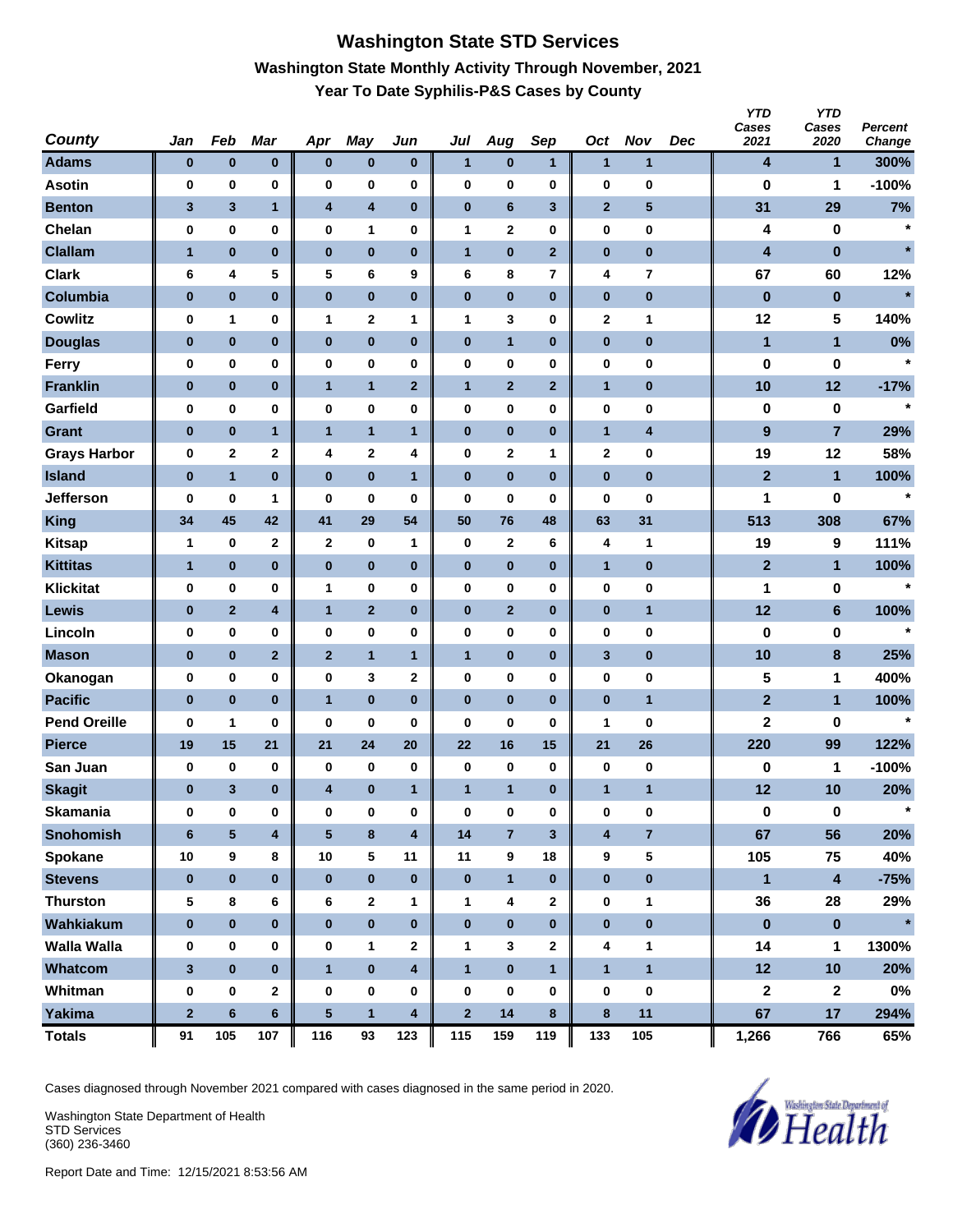# **Washington State STD Services Washington State Monthly Activity Through November, 2021 Year To Date Syphilis-EL Cases by County**

| <b>County</b>       | Jan             | Feb            | <b>Mar</b>              | Apr            | May                     | Jun              | Jul                     | Aug            | Sep                     | Oct                     | <b>Nov</b>       | <b>Dec</b> | <b>YTD</b><br>Cases<br>2021 | <b>YTD</b><br>Cases<br>2020 | Percent<br>Change |
|---------------------|-----------------|----------------|-------------------------|----------------|-------------------------|------------------|-------------------------|----------------|-------------------------|-------------------------|------------------|------------|-----------------------------|-----------------------------|-------------------|
| <b>Adams</b>        | $\bf{0}$        | $\bf{0}$       | $\pmb{0}$               | $\bf{0}$       | $\pmb{0}$               | $\bf{0}$         | $\bf{0}$                | $\pmb{0}$      | $\bf{0}$                | $\pmb{0}$               | $\pmb{0}$        |            | $\bf{0}$                    | $\bf{0}$                    |                   |
| <b>Asotin</b>       | 0               | 0              | 0                       | 0              | $\bf{0}$                | 0                | 0                       | 0              | $\bf{0}$                | 0                       | $\bf{0}$         |            | $\bf{0}$                    | 0                           | $\star$           |
| <b>Benton</b>       | 3               | 4              | $\overline{\mathbf{4}}$ | 8              | $\overline{1}$          | $\mathbf{3}$     | $\mathbf{1}$            | $\mathbf{1}$   | 4                       | $\mathbf{2}$            | $\pmb{0}$        |            | 31                          | 9                           | 244%              |
| Chelan              | 0               | $\pmb{0}$      | 0                       | 0              | $\pmb{0}$               | 0                | 0                       | 0              | 0                       | 0                       | $\pmb{0}$        |            | $\pmb{0}$                   | $\mathbf 2$                 | $-100%$           |
| <b>Clallam</b>      | $\pmb{0}$       | $\pmb{0}$      | $\bf{0}$                | $\pmb{0}$      | $\bf{0}$                | $\bf{0}$         | $\pmb{0}$               | $\pmb{0}$      | $\bf{0}$                | $\pmb{0}$               | $\bf{0}$         |            | $\pmb{0}$                   | $\bf{0}$                    | $\star$           |
| <b>Clark</b>        | 7               | 1              | $\mathbf 2$             | 1              | $\mathbf 2$             | 2                | 1                       | 1              | 4                       | 2                       | 2                |            | 25                          | 32                          | $-22%$            |
| Columbia            | $\pmb{0}$       | $\pmb{0}$      | $\bf{0}$                | $\pmb{0}$      | $\bf{0}$                | $\pmb{0}$        | $\pmb{0}$               | $\bf{0}$       | $\bf{0}$                | $\pmb{0}$               | 1                |            | $\blacksquare$              | $\bf{0}$                    | $\star$           |
| <b>Cowlitz</b>      | 1               | 0              | 0                       | 1              | 0                       | 1                | 0                       | 0              | 0                       | 0                       | 0                |            | 3                           | 3                           | 0%                |
| <b>Douglas</b>      | $\bf{0}$        | $\bf{0}$       | $\pmb{0}$               | $\bf{0}$       | $\pmb{0}$               | $\pmb{0}$        | $\pmb{0}$               | $\mathbf{1}$   | $\mathbf{2}$            | 0                       | $\pmb{0}$        |            | 3                           | $\pmb{0}$                   | $\star$           |
| Ferry               | 0               | $\pmb{0}$      | 0                       | 0              | $\bf{0}$                | 0                | $\pmb{0}$               | 0              | 0                       | 0                       | 0                |            | 0                           | 0                           | $\star$           |
| <b>Franklin</b>     | $\bf{0}$        | 0              | $\bf{0}$                | $\bf{0}$       | $\mathbf{1}$            | $\mathbf{1}$     | $\mathbf{1}$            | $\mathbf{2}$   | $\mathbf{2}$            | $\overline{\mathbf{1}}$ | $\pmb{0}$        |            | $\bf 8$                     | $\overline{\mathbf{2}}$     | 300%              |
| Garfield            | $\bf{0}$        | $\pmb{0}$      | 0                       | 0              | $\bf{0}$                | 0                | 0                       | 0              | $\bf{0}$                | 0                       | $\pmb{0}$        |            | 0                           | 0                           | $\star$           |
| <b>Grant</b>        | $\bf{0}$        | $\overline{2}$ | $\mathbf{2}$            | $\pmb{0}$      | $\pmb{0}$               | $\pmb{0}$        | $\pmb{0}$               | $\mathbf{1}$   | $\bf{0}$                | $\pmb{0}$               | $\pmb{0}$        |            | $\overline{\mathbf{5}}$     | $5\phantom{.0}$             | 0%                |
| <b>Grays Harbor</b> | 0               | 1              | 0                       | $\mathbf{2}$   | $\mathbf{1}$            | 1                | $\pmb{0}$               | 1              | 0                       | 1                       | $\pmb{0}$        |            | 7                           | 6                           | 17%               |
| <b>Island</b>       | $\pmb{0}$       | $\pmb{0}$      | $\bf{0}$                | $\bf{0}$       | $\bf{0}$                | $\bf{0}$         | $\overline{1}$          | $\pmb{0}$      | $\mathbf{1}$            | $\pmb{0}$               | $\pmb{0}$        |            | $\overline{2}$              | $\mathbf{1}$                | 100%              |
| <b>Jefferson</b>    | 0               | 0              | 0                       | 0              | 0                       | 0                | 0                       | 0              | 0                       | 0                       | 0                |            | 0                           | 0                           | $\star$           |
| <b>King</b>         | 30              | 36             | 26                      | 32             | 23                      | 31               | 30                      | 23             | 36                      | 30                      | 35               |            | 332                         | 305                         | 9%                |
| <b>Kitsap</b>       | $\mathbf{1}$    | $\mathbf{2}$   | 0                       | $\mathbf{1}$   | 0                       | 0                | $\bf{0}$                | 1              | $\bf{0}$                | $\bf{0}$                | 1                |            | 6                           | 7                           | $-14%$            |
| <b>Kittitas</b>     | $\bf{0}$        | $\bf{0}$       | $\pmb{0}$               | $\bf{0}$       | $\pmb{0}$               | $\pmb{0}$        | $\mathbf{1}$            | $\pmb{0}$      | $\bf{0}$                | 0                       | $\pmb{0}$        |            | 1                           | $\bf{0}$                    | $\star$           |
| <b>Klickitat</b>    | 0               | 0              | 0                       | 0              | $\bf{0}$                | 0                | 0                       | 0              | 0                       | $\pmb{0}$               | 0                |            | 0                           | 0                           | $\star$           |
| Lewis               | $\bf{0}$        | $\bf{0}$       | $\bf{0}$                | $\bf{0}$       | $\pmb{0}$               | $\mathbf{1}$     | $\pmb{0}$               | $\pmb{0}$      | $\overline{1}$          | 0                       | $\pmb{0}$        |            | $\overline{2}$              | $\mathbf{2}$                | 0%                |
| Lincoln             | 0               | $\pmb{0}$      | $\bf{0}$                | 0              | $\pmb{0}$               | 0                | 0                       | 0              | $\bf{0}$                | 0                       | $\pmb{0}$        |            | 0                           | 1                           | $-100%$           |
| <b>Mason</b>        | $\bf{0}$        | $\pmb{0}$      | $\bf{0}$                | $\pmb{0}$      | $\overline{1}$          | $\pmb{0}$        | $\mathbf{1}$            | $\pmb{0}$      | $\mathbf{1}$            | $\pmb{0}$               | $\mathbf{1}$     |            | 4                           | 7                           | $-43%$            |
| Okanogan            | 0               | 1              | 1                       | 1              | 1                       | 1                | 0                       | 0              | $\bf{0}$                | 0                       | 0                |            | 5                           | 0                           | $\ast$            |
| <b>Pacific</b>      | $\pmb{0}$       | $\pmb{0}$      | $\bf{0}$                | $\pmb{0}$      | $\bf{0}$                | $\bf{0}$         | $\bf{0}$                | $\bf{0}$       | $\bf{0}$                | $\pmb{0}$               | $\bf{0}$         |            | $\pmb{0}$                   | $\pmb{0}$                   |                   |
| <b>Pend Oreille</b> | 0               | 0              | 0                       | 0              | 0                       | 0                | 0                       | 0              | 0                       | 0                       | 0                |            | 0                           | 0                           | $\star$           |
| <b>Pierce</b>       | $5\phantom{.0}$ | $\overline{7}$ | 10                      | $\overline{7}$ | $\overline{\mathbf{4}}$ | $\boldsymbol{9}$ | $\bf8$                  | 14             | $\overline{\mathbf{4}}$ | 12                      | $\boldsymbol{9}$ |            | 89                          | 54                          | 65%               |
| San Juan            | 0               | 0              | 0                       | 0              | 0                       | 0                | 0                       | 0              | $\bf{0}$                | 0                       | 0                |            | 0                           | 1                           | $-100%$           |
| <b>Skagit</b>       | $\bf{0}$        | $\bf{0}$       | $\bf{0}$                | $\mathbf{1}$   | $\bf{0}$                | $\mathbf{1}$     | $\bf{0}$                | $\bf{0}$       | $\bf{0}$                | $\bf{0}$                | $\bf{0}$         |            | $\mathbf{2}$                | 4                           | $-50%$            |
| <b>Skamania</b>     | 0               | $\mathbf{1}$   | $\pmb{0}$               | $\bf{0}$       | $\pmb{0}$               | 0                | 0                       | 0              | $\pmb{0}$               | $\pmb{0}$               | $\pmb{0}$        |            | 1                           | $\pmb{0}$                   | $\star$           |
| <b>Snohomish</b>    | 8               | $\pmb{4}$      | $\overline{\mathbf{2}}$ | 11             | $\mathbf 2$             | $\mathbf 2$      | $\overline{\mathbf{4}}$ | 9              | $\overline{7}$          | $\overline{\mathbf{2}}$ | 4                |            | 55                          | 32                          | 72%               |
| Spokane             | 8               | 10             | 9                       | 3              | $\overline{7}$          | 3                | 12                      | $\overline{7}$ | 9                       | 7                       | 5                |            | 80                          | 44                          | 82%               |
| <b>Stevens</b>      | $\pmb{0}$       | $\pmb{0}$      | $\pmb{0}$               | $\bf{0}$       | $\pmb{0}$               | $\bf{0}$         | $\pmb{0}$               | $\mathbf 0$    | $\bf{0}$                | $\pmb{0}$               | $\pmb{0}$        |            | $\pmb{0}$                   | $\mathbf{1}$                | $-100%$           |
| <b>Thurston</b>     | 1               | $\pmb{0}$      | 1                       | 1              | $\mathbf{1}$            | 0                | $\mathbf{2}$            | 0              | 2                       | 2                       | $\pmb{0}$        |            | 10                          | 13                          | $-23%$            |
| Wahkiakum           | $\pmb{0}$       | $\pmb{0}$      | $\bf{0}$                | $\pmb{0}$      | $\pmb{0}$               | $\pmb{0}$        | $\bf{0}$                | $\bf{0}$       | $\bf{0}$                | $\pmb{0}$               | $\pmb{0}$        |            | $\pmb{0}$                   | $\pmb{0}$                   | $\star$           |
| <b>Walla Walla</b>  | 0               | 0              | 0                       | 0              | $\pmb{0}$               | 0                | 0                       | 1              | 0                       | $\mathbf 1$             | $\pmb{0}$        |            | $\mathbf 2$                 | 1                           | 100%              |
| Whatcom             | $\bf{0}$        | $\pmb{0}$      | $\mathbf{1}$            | $\bf{0}$       | $\pmb{0}$               | $\mathbf{1}$     | $\bf{0}$                | $\bf{0}$       | $\bf{0}$                | $\pmb{0}$               | $\pmb{0}$        |            | $\overline{2}$              | $5\phantom{.0}$             | $-60%$            |
| Whitman             | 0               | $\pmb{0}$      | $\pmb{0}$               | $\bf{0}$       | $\pmb{0}$               | 0                | $\bf{0}$                | 0              | $\pmb{0}$               | $\bf{0}$                | $\pmb{0}$        |            | $\pmb{0}$                   | 0                           | $\star$           |
| <b>Yakima</b>       | $\mathbf 2$     | $\mathbf{3}$   | $\mathbf{1}$            | $\sqrt{5}$     | $\overline{\mathbf{4}}$ | $\mathbf{2}$     | $\mathbf{1}$            | $6\phantom{a}$ | $\mathbf{3}$            | $\mathbf{3}$            | 4                |            | 34                          | 10                          | 240%              |
| <b>Totals</b>       | 66              | ${\bf 72}$     | 59                      | ${\bf 74}$     | 48                      | 59               | 63                      | 68             | ${\bf 76}$              | 63                      | 62               |            | 710                         | 547                         | 30%               |

Cases diagnosed through November 2021 compared with cases diagnosed in the same period in 2020.

Washington State Department of Health STD Services (360) 236-3460

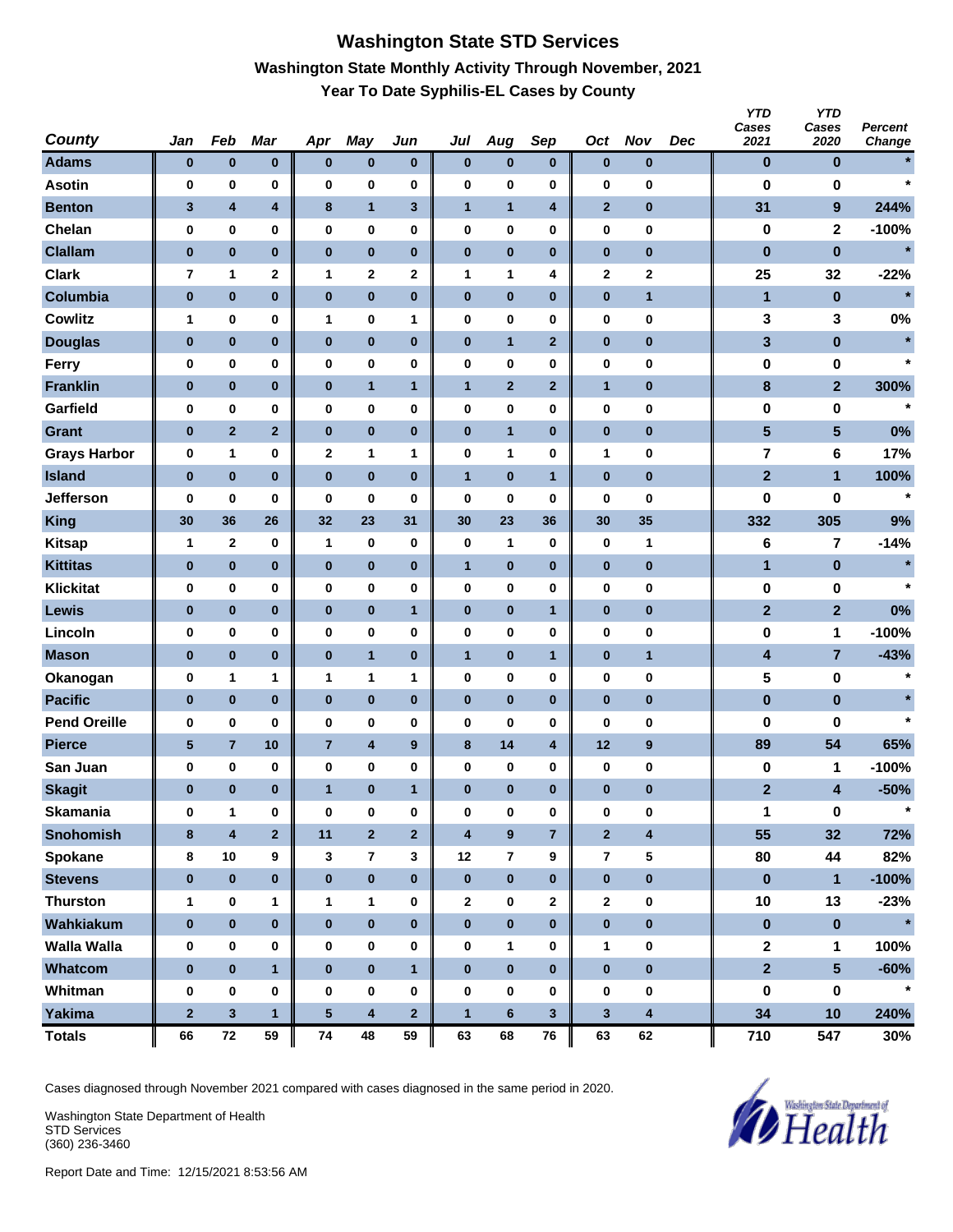# **Washington State STD Services Washington State Monthly Activity Through November, 2021 Year To Date Syphilis-L/LL Cases by County**

| <b>County</b>       | Jan          | Feb            | Mar                     | Apr                     | May            | Jun                     | Jul                     | Aug            | Sep            | Oct                     | <b>Nov</b>              | <b>Dec</b> | <b>YTD</b><br>Cases<br>2021 | <b>YTD</b><br>Cases<br>2020 | Percent<br>Change |
|---------------------|--------------|----------------|-------------------------|-------------------------|----------------|-------------------------|-------------------------|----------------|----------------|-------------------------|-------------------------|------------|-----------------------------|-----------------------------|-------------------|
| <b>Adams</b>        | $\bf{0}$     | $\mathbf{1}$   | $\pmb{0}$               | $\pmb{0}$               | $\pmb{0}$      | 0                       | $\pmb{0}$               | $\pmb{0}$      | $\bf{0}$       | $\pmb{0}$               | $\pmb{0}$               |            | 1                           | $\overline{2}$              | $-50%$            |
| <b>Asotin</b>       | 0            | 0              | 0                       | 0                       | 0              | 0                       | 0                       | 0              | $\bf{0}$       | $\pmb{0}$               | 0                       |            | $\bf{0}$                    | 1                           | $-100%$           |
| <b>Benton</b>       | $\mathbf{1}$ | 5              | $\overline{\mathbf{2}}$ | $\mathbf{1}$            | $\mathbf{3}$   | $\mathbf{2}$            | 4                       | $\bf{0}$       | 4              | $\mathbf{3}$            | $\mathbf{3}$            |            | 28                          | 12                          | 133%              |
| Chelan              | 0            | 0              | $\pmb{0}$               | 1                       | 0              | 0                       | $\pmb{0}$               | 0              | 1              | 1                       | 0                       |            | 3                           | 3                           | 0%                |
| <b>Clallam</b>      | $\mathbf{1}$ | $\pmb{0}$      | $\bf{0}$                | $\pmb{0}$               | $\pmb{0}$      | $\bf{0}$                | $\pmb{0}$               | $\pmb{0}$      | $\bf{0}$       | $\pmb{0}$               | $\pmb{0}$               |            | 1                           | 1                           | 0%                |
| <b>Clark</b>        | 3            | 7              | 5                       | 5                       | 2              | 0                       | 2                       | 5              | 5              | 1                       | 2                       |            | 37                          | 36                          | 3%                |
| Columbia            | $\pmb{0}$    | $\pmb{0}$      | $\pmb{0}$               | $\pmb{0}$               | $\pmb{0}$      | $\pmb{0}$               | $\pmb{0}$               | $\pmb{0}$      | $\bf{0}$       | $\pmb{0}$               | $\pmb{0}$               |            | $\pmb{0}$                   | $\pmb{0}$                   | $\star$           |
| <b>Cowlitz</b>      | 1            | 0              | 2                       | 0                       | 0              | 1                       | $\pmb{0}$               | 2              | $\mathbf 2$    | 1                       | 0                       |            | 9                           | 11                          | $-18%$            |
| <b>Douglas</b>      | 1            | $\mathbf{1}$   | $\pmb{0}$               | $\pmb{0}$               | $\pmb{0}$      | $\pmb{0}$               | $\pmb{0}$               | $\bf{0}$       | $\pmb{0}$      | $\pmb{0}$               | $\mathbf{1}$            |            | 3                           | $\pmb{0}$                   |                   |
| Ferry               | $\bf{0}$     | 1              | 0                       | $\pmb{0}$               | 0              | 0                       | 0                       | 0              | $\bf{0}$       | $\pmb{0}$               | 0                       |            | 1                           | 0                           | $\star$           |
| <b>Franklin</b>     | $\mathbf{1}$ | $\mathbf{2}$   | $\mathbf{2}$            | $\mathbf{1}$            | $\pmb{0}$      | 1                       | $\mathbf{1}$            | $\mathbf{1}$   | $\bf{0}$       | $\mathbf{2}$            | $\pmb{0}$               |            | 11                          | 15                          | $-27%$            |
| Garfield            | 0            | 0              | 0                       | 0                       | 0              | 0                       | 0                       | 0              | $\bf{0}$       | $\pmb{0}$               | 0                       |            | 0                           | 0                           | $\star$           |
| Grant               | $\mathbf{1}$ | $\mathbf{1}$   | $\pmb{0}$               | $\mathbf{1}$            | $\mathbf{1}$   | $\pmb{0}$               | $\pmb{0}$               | $\bf{0}$       | $\mathbf{2}$   | $\mathbf{2}$            | $\mathbf{2}$            |            | 10                          | $\boldsymbol{9}$            | 11%               |
| <b>Grays Harbor</b> | 0            | 1              | 1                       | 1                       | 3              | 2                       | $\pmb{0}$               | 1              | 1              | 1                       | 0                       |            | 11                          | 5                           | 120%              |
| <b>Island</b>       | $\pmb{0}$    | $\pmb{0}$      | $\mathbf{1}$            | $\bf{0}$                | $\bf{0}$       | $\bf{0}$                | $\bf{0}$                | $\pmb{0}$      | $\bf{0}$       | $\pmb{0}$               | $\pmb{0}$               |            | 1                           | $\overline{2}$              | $-50%$            |
| <b>Jefferson</b>    | 0            | 0              | 0                       | 0                       | 0              | 0                       | 0                       | 0              | 0              | 0                       | 0                       |            | 0                           | $\mathbf{2}$                | $-100%$           |
| <b>King</b>         | 20           | 27             | 32                      | 18                      | 15             | 27                      | 26                      | 23             | 23             | 18                      | 24                      |            | 253                         | 179                         | 41%               |
| <b>Kitsap</b>       | $\mathbf 2$  | $\mathbf{2}$   | 0                       | $\mathbf{2}$            | 1              | 1                       | 3                       | 1              | 1              | $\pmb{0}$               | 0                       |            | 13                          | 8                           | 63%               |
| <b>Kittitas</b>     | $\pmb{0}$    | $\pmb{0}$      | $\pmb{0}$               | $\pmb{0}$               | $\overline{2}$ | $\mathbf{2}$            | $\pmb{0}$               | $\bf{0}$       | $\bf{0}$       | $\pmb{0}$               | $\pmb{0}$               |            | 4                           | $\mathbf{1}$                | 300%              |
| <b>Klickitat</b>    | 0            | $\bf{0}$       | 0                       | 1                       | 0              | 0                       | 0                       | 0              | $\bf{0}$       | 1                       | 0                       |            | 2                           | 0                           | $\star$           |
| Lewis               | $\mathbf{2}$ | $\pmb{0}$      | $\mathbf{1}$            | $\mathbf{1}$            | $\pmb{0}$      | $\pmb{0}$               | $\pmb{0}$               | $\bf{0}$       | $\bf{0}$       | $\mathbf{1}$            | $\pmb{0}$               |            | $5\phantom{1}$              | $5\phantom{.0}$             | 0%                |
| Lincoln             | 0            | 0              | $\bf{0}$                | 0                       | 0              | 0                       | 0                       | 0              | $\bf{0}$       | $\pmb{0}$               | 0                       |            | 0                           | 1                           | $-100%$           |
| <b>Mason</b>        | $\mathbf{1}$ | $\overline{2}$ | 3                       | $\mathbf{1}$            | $\mathbf{3}$   | $\mathbf{1}$            | $\mathbf{2}$            | $\mathbf{1}$   | $\mathbf{2}$   | $\overline{\mathbf{4}}$ | $\mathbf{2}$            |            | 22                          | 16                          | 38%               |
| Okanogan            | $\mathbf 2$  | 0              | 1                       | 0                       | 0              | 0                       | 1                       | 0              | 0              | $\pmb{0}$               | 0                       |            | 4                           | 3                           | 33%               |
| <b>Pacific</b>      | $\pmb{0}$    | $\bf{0}$       | $\bf{0}$                | $\bf{0}$                | $\bf{0}$       | $\bf{0}$                | $\bf{0}$                | $\bf{0}$       | $\bf{0}$       | $\mathbf{1}$            | $\pmb{0}$               |            | $\mathbf{1}$                | $\overline{\mathbf{4}}$     | $-75%$            |
| <b>Pend Oreille</b> | 0            | 0              | 0                       | 0                       | 1              | 0                       | 0                       | 0              | 0              | 0                       | 0                       |            | 1                           | 0                           | $\star$           |
| <b>Pierce</b>       | 12           | 19             | 13                      | 12                      | ${\bf 5}$      | $\boldsymbol{9}$        | 13                      | 20             | $\overline{7}$ | 14                      | 18                      |            | 142                         | 81                          | 75%               |
| San Juan            | 0            | $\pmb{0}$      | 0                       | 0                       | 0              | $\pmb{0}$               | 0                       | 0              | 0              | $\pmb{0}$               | 0                       |            | 0                           | 0                           | $\star$           |
| <b>Skagit</b>       | $\bf{0}$     | $\overline{2}$ | 3                       | $\overline{2}$          | $\bf{0}$       | $\mathbf{1}$            | $\bf{0}$                | $\bf{0}$       | $\bf{0}$       | $\bf{0}$                | $\mathbf{1}$            |            | $\boldsymbol{9}$            | $6\phantom{1}$              | 50%               |
| <b>Skamania</b>     | 0            | 0              | $\pmb{0}$               | $\bf{0}$                | 0              | $\pmb{0}$               | $\bf{0}$                | 0              | $\bf{0}$       | 0                       | 0                       |            | $\pmb{0}$                   | $\pmb{0}$                   | $\star$           |
| <b>Snohomish</b>    | 8            | $\pmb{9}$      | $\bf 6$                 | $\overline{\mathbf{4}}$ | $\bf 8$        | $\overline{\mathbf{2}}$ | $\overline{\mathbf{4}}$ | 5 <sup>5</sup> | $12$           | $\overline{\mathbf{4}}$ | $\overline{\mathbf{5}}$ |            | 67                          | 51                          | 31%               |
| Spokane             | $\mathbf{2}$ | 8              | 4                       | 7                       | 5              | 2                       | $\mathbf{2}$            | 3              | 6              | $\mathbf{2}$            | 5                       |            | 46                          | 58                          | $-21%$            |
| <b>Stevens</b>      | $\pmb{0}$    | $\mathbf{1}$   | $\pmb{0}$               | $\bf{0}$                | $\pmb{0}$      | $\pmb{0}$               | $\pmb{0}$               | $\mathbf{1}$   | $\pmb{0}$      | $\pmb{0}$               | $\pmb{0}$               |            | $\mathbf{2}$                | $\mathbf{1}$                | 100%              |
| <b>Thurston</b>     | $\mathbf{2}$ | 1              | 1                       | $\mathbf{2}$            | $\mathbf{1}$   | 3                       | 1                       | 2              | 0              | 4                       | $\mathbf 2$             |            | 19                          | $\overline{7}$              | 171%              |
| Wahkiakum           | $\pmb{0}$    | $\pmb{0}$      | $\bf{0}$                | $\pmb{0}$               | $\pmb{0}$      | $\pmb{0}$               | $\pmb{0}$               | $\pmb{0}$      | $\pmb{0}$      | $\pmb{0}$               | $\pmb{0}$               |            | $\pmb{0}$                   | $\mathbf{1}$                | $-100%$           |
| <b>Walla Walla</b>  | 0            | 0              | 0                       | $\mathbf{2}$            | 0              | 1                       | $\pmb{0}$               | 0              | 0              | $\mathbf 2$             | 2                       |            | $\bf 7$                     | 5                           | 40%               |
| Whatcom             | $\mathbf{1}$ | $\mathbf{1}$   | $\bf{0}$                | $\bf{0}$                | $\pmb{0}$      | $\pmb{0}$               | $\bf{0}$                | $\pmb{0}$      | $\mathbf{1}$   | $\pmb{0}$               | $\pmb{0}$               |            | $\overline{\mathbf{3}}$     | 10                          | $-70%$            |
| Whitman             | 0            | $\bf{0}$       | 0                       | $\boldsymbol{0}$        | 0              | $\pmb{0}$               | $\pmb{0}$               | 0              | 0              | $\boldsymbol{0}$        | 0                       |            | $\pmb{0}$                   | $\boldsymbol{2}$            | $-100%$           |
| <b>Yakima</b>       | $\mathbf 3$  | $\pmb{0}$      | $\mathbf{1}$            | $\mathbf{3}$            | $\mathbf{1}$   | $\sqrt{5}$              | $\mathbf{3}$            | $\mathbf{1}$   | $\mathbf{2}$   | $\bf 6$                 | $\sqrt{5}$              |            | 30                          | 16                          | 88%               |
| <b>Totals</b>       | 64           | 91             | 78                      | 65                      | 51             | 60                      | 62                      | 66             | 69             | 68                      | ${\bf 72}$              |            | 746                         | 554                         | 35%               |

Cases diagnosed through November 2021 compared with cases diagnosed in the same period in 2020.

Washington State Department of Health STD Services (360) 236-3460